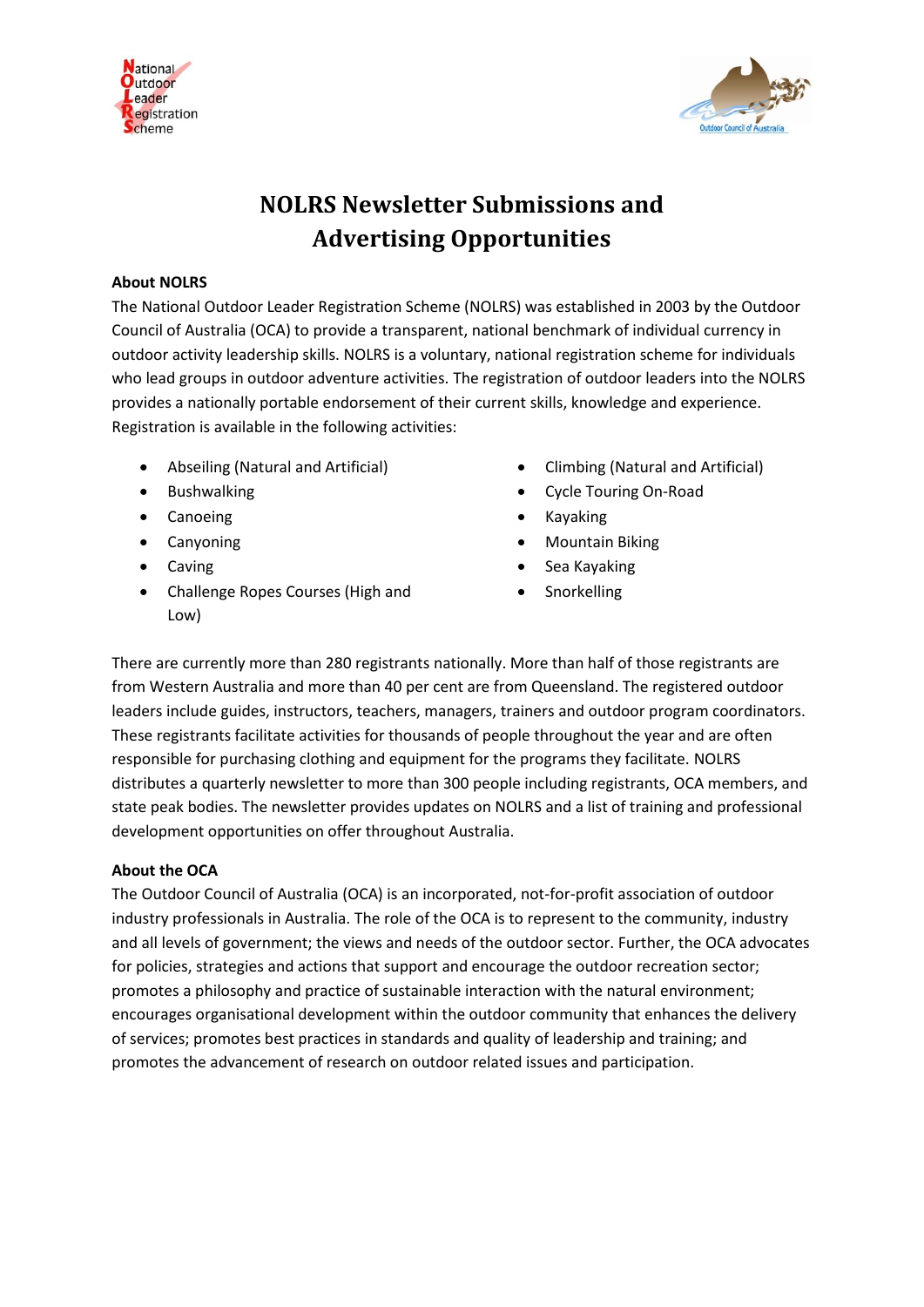



## **Newsletter Content Submissions in return for Advertising**

The OCA invites organisations to propose relevant content contributions for the NOLRS Newsletter. Content contributions need to add value to the newsletter for NOLRS registrants. Contributions to the newsletter will be provided in return for advertising (as per below) at a reduced cost or no cost, depending on the nature of the content provided. Examples of content contributions may include outdoor gear information and updates, incident reviews, and facilitation activities/games.

## **Advertising Opportunities**

A variety of advertising opportunities exist in both the NOLRS newsletter and on the OCA website. All advertising proposals will require approval by the OCA Board based on alignment with the vision and guiding principles of the OCA.

- [NOLRS Newsletter Advertising](#page-1-0)
- [OCA Website Advertising](#page-2-0)

## <span id="page-1-0"></span>**NOLRS Newsletter Advertising**

- Advertising includes a logo with a link to your website and a brief supporting sentence or slogan.

**\$55** (incl. GST) per newsletter

**\$165** (incl. GST) per year (4 x newsletters)

| <b>NOLRS Newsletter</b><br><b>June 2013</b><br><b>National</b><br>utdoor<br>Leader<br>egistration<br>cheme                                                                                                                                                                                                                                                                                                                                                                                                                                                                            |  |                       |                                                                                                                                                                                                                                                                                                                                                                                                                                                                                      |  |  |
|---------------------------------------------------------------------------------------------------------------------------------------------------------------------------------------------------------------------------------------------------------------------------------------------------------------------------------------------------------------------------------------------------------------------------------------------------------------------------------------------------------------------------------------------------------------------------------------|--|-----------------------|--------------------------------------------------------------------------------------------------------------------------------------------------------------------------------------------------------------------------------------------------------------------------------------------------------------------------------------------------------------------------------------------------------------------------------------------------------------------------------------|--|--|
|                                                                                                                                                                                                                                                                                                                                                                                                                                                                                                                                                                                       |  |                       | Welcome<br>Message from the NOLRS Sub-committee Chair                                                                                                                                                                                                                                                                                                                                                                                                                                |  |  |
|                                                                                                                                                                                                                                                                                                                                                                                                                                                                                                                                                                                       |  |                       | Welcome to the March 2013 NOLRS Newsletter. This edition provides an update of recent<br>developments in NOLRS that are of benefit to potential and current registered outdoor leaders. Key<br>developments include the revision of logbook requirements for initial registration and recognition of<br>university course pathways to NOLRS. Registration with NOLRS provides outdoor leaders with an<br>external benchmark for currency that is both transportable and transparent. |  |  |
| Whilst the number of NOLRS registered leaders from Qld and WA has remained fairly constant over<br>the last few years, there are very few registered outdoor leaders in the other States and Territories.<br>For NOLRS to be a truly National scheme, a significant increase in the number of registrations from<br>outside of Old and WA is required. Word of mouth is the most effective way to increase the number<br>of NOLRS registered outdoor leaders. Let your colleagues know that you are a NOLRS registered<br>outdoor leader, and point out the benefits of registration. |  |                       |                                                                                                                                                                                                                                                                                                                                                                                                                                                                                      |  |  |
| If you have not done so recently, have a look at the NOLRS pages on the Outdoor Council website<br>(www.outdoorcouncil.asn.au). The information about initial registration and re-registration has been<br>reorganised to provide better access to the information you need.                                                                                                                                                                                                                                                                                                          |  |                       |                                                                                                                                                                                                                                                                                                                                                                                                                                                                                      |  |  |
| The NOLRS sub-committee of the OCA meets regularly to manage the scheme. The sub-committee<br>has representation from WA, SA, Victoria, NSW and QLD. Comments and feedback are always<br>welcome. So if you have any suggestions about ways to improve NOLRS, feel free to pass them on to<br>any member of the NOLRS Sub-committee, or to Ben Rothwell, the NOLRS Administrator.                                                                                                                                                                                                     |  |                       |                                                                                                                                                                                                                                                                                                                                                                                                                                                                                      |  |  |
| Regards                                                                                                                                                                                                                                                                                                                                                                                                                                                                                                                                                                               |  |                       |                                                                                                                                                                                                                                                                                                                                                                                                                                                                                      |  |  |
| Phil Harrison<br>Chair, NOLRS Sub-committee<br>saitaa@scouts.com.au                                                                                                                                                                                                                                                                                                                                                                                                                                                                                                                   |  |                       |                                                                                                                                                                                                                                                                                                                                                                                                                                                                                      |  |  |
| This newsletter was supported by:                                                                                                                                                                                                                                                                                                                                                                                                                                                                                                                                                     |  |                       |                                                                                                                                                                                                                                                                                                                                                                                                                                                                                      |  |  |
| <b>Advertise Here</b>                                                                                                                                                                                                                                                                                                                                                                                                                                                                                                                                                                 |  | <b>Advertise Here</b> |                                                                                                                                                                                                                                                                                                                                                                                                                                                                                      |  |  |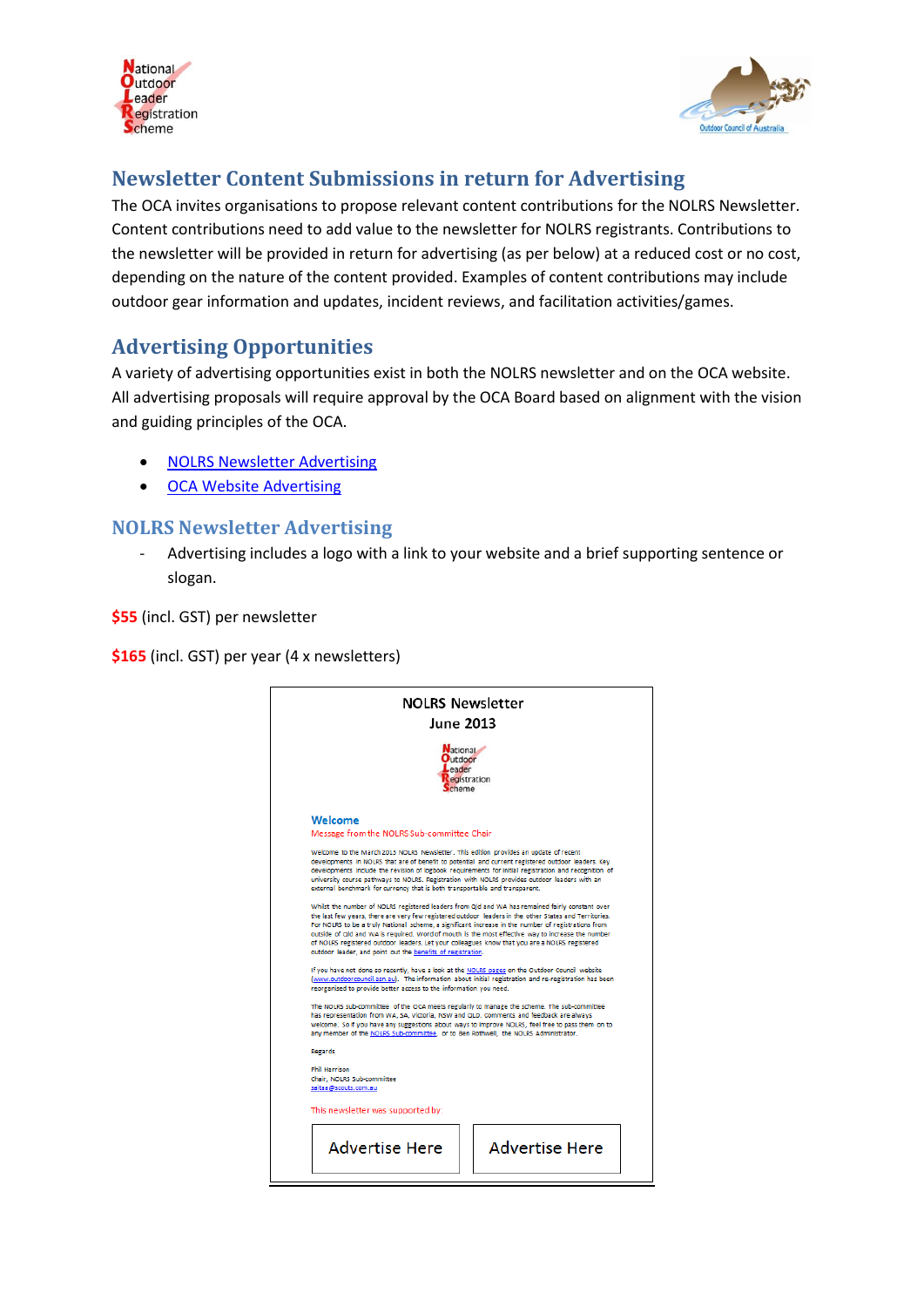



## <span id="page-2-0"></span>**OCA Website Advertising**

- Advertising includes a logo with a link to your website and a brief paragraph about your organisation, product or service.
	- [OCA Home Page](#page-2-1)
	- [Other OCA Web Pages](#page-3-0)

#### <span id="page-2-1"></span>**OCA Home Page**

**\$110** (incl. GST) for 6 months